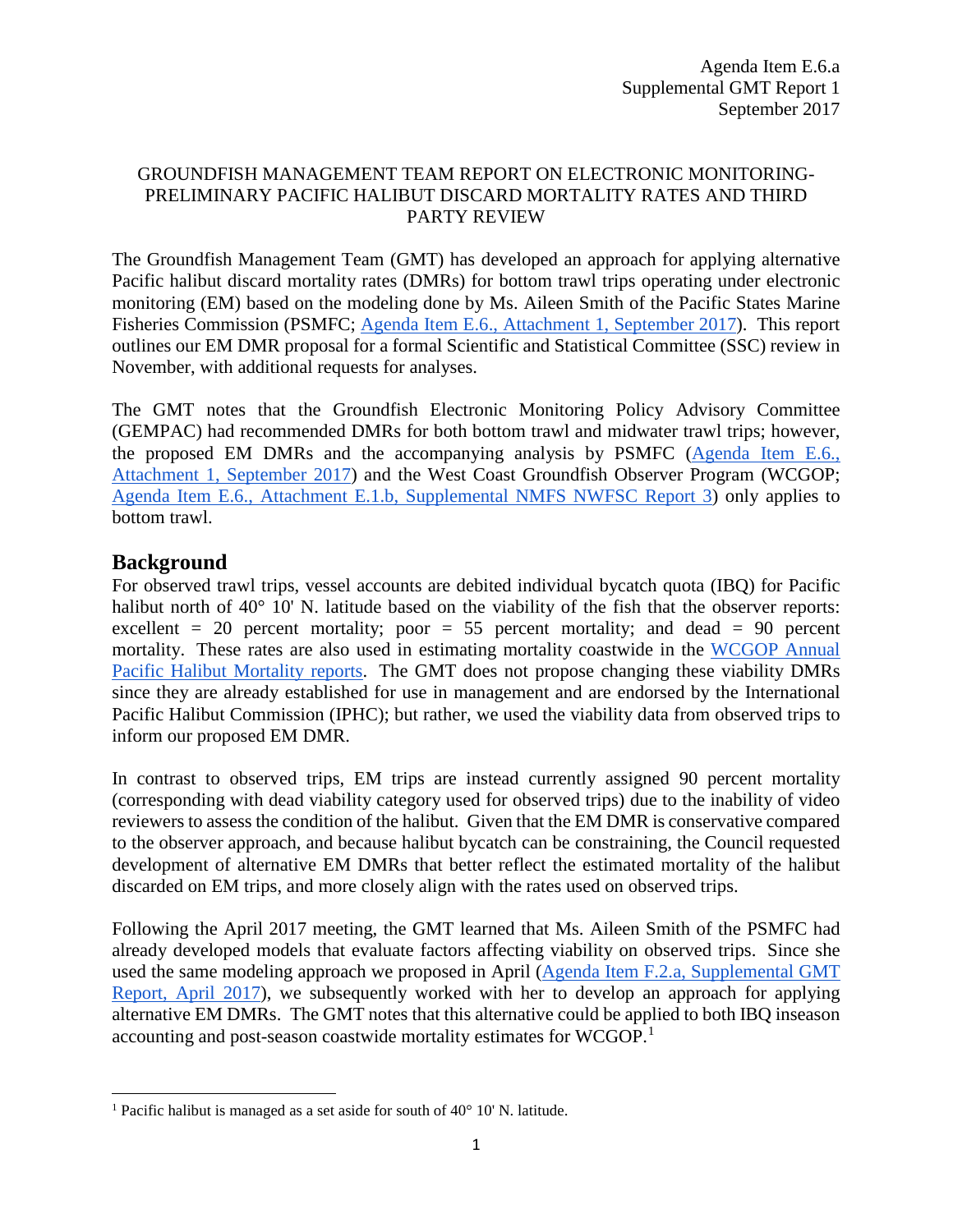## **Methods**

 $\overline{\phantom{a}}$ 

Ms. Smith conducted single and multi-variate modeling (i.e., ordinal regression, which is similar to the more familiar logistic regression, and classification trees) to evaluate factors that affect halibut viability from observed bottom trawl trips [\(Agenda Item E.6.a, Attachment 1\)](http://www.pcouncil.org/wp-content/uploads/2017/08/E6_Att1_PSMFC_Halibut_Viability_Rpt_SEPT2017BB.pdf). Halibut viability and related predictors were recorded for 12,729 individual halibut collected from 3,566 hauls on 55 vessels. It was apparent per her modeling that halibut mortality is predominantly affected by time on deck. Influences of other variables that were considered are relatively minor (i.e., fish length, tow duration, tow depth, fish weight of tow, ratio of spiny finned fish in tow) for three reasons: (1) adding haul duration only improved the classification tree error rate by one percent; (2) models with more variables than time on deck alone had only slightly better Akaike information criterion (AIC) scores<sup>[2](#page-1-0)</sup>; and (3) the more complicated models than time on deck only were more parsimonious (i.e. had a lower AIC score) after new 2016 data had been added.

As such, the alternative EM DMRs developed by the GMT are based solely on time on deck given that more complex approaches could have little benefit (e.g., could be akin to chasing noise), and would complicate IBQ accounting.

# **Proposed DMRs for EM bottom trawl trips**

As mentioned above, the viability approach used for observed trips does not work for EM since video reviewers cannot detect viability; however, it can be assumed that mortality from EM trips should be representative of observed trips, under similar discarding conditions and practices.

For any given time on deck, there is a probability that a halibut could be of excellent, poor, or dead viability (all of which sum to one) and that longer times on deck correspond with higher mortality (Figure 1).

<span id="page-1-0"></span> $<sup>2</sup>$  AIC scores provide a relative score of the quality of a model within a group of models. The score considers the</sup> trade-offs between goodness of fit and added complexity. The lower the score, the better the capability of the model to predict.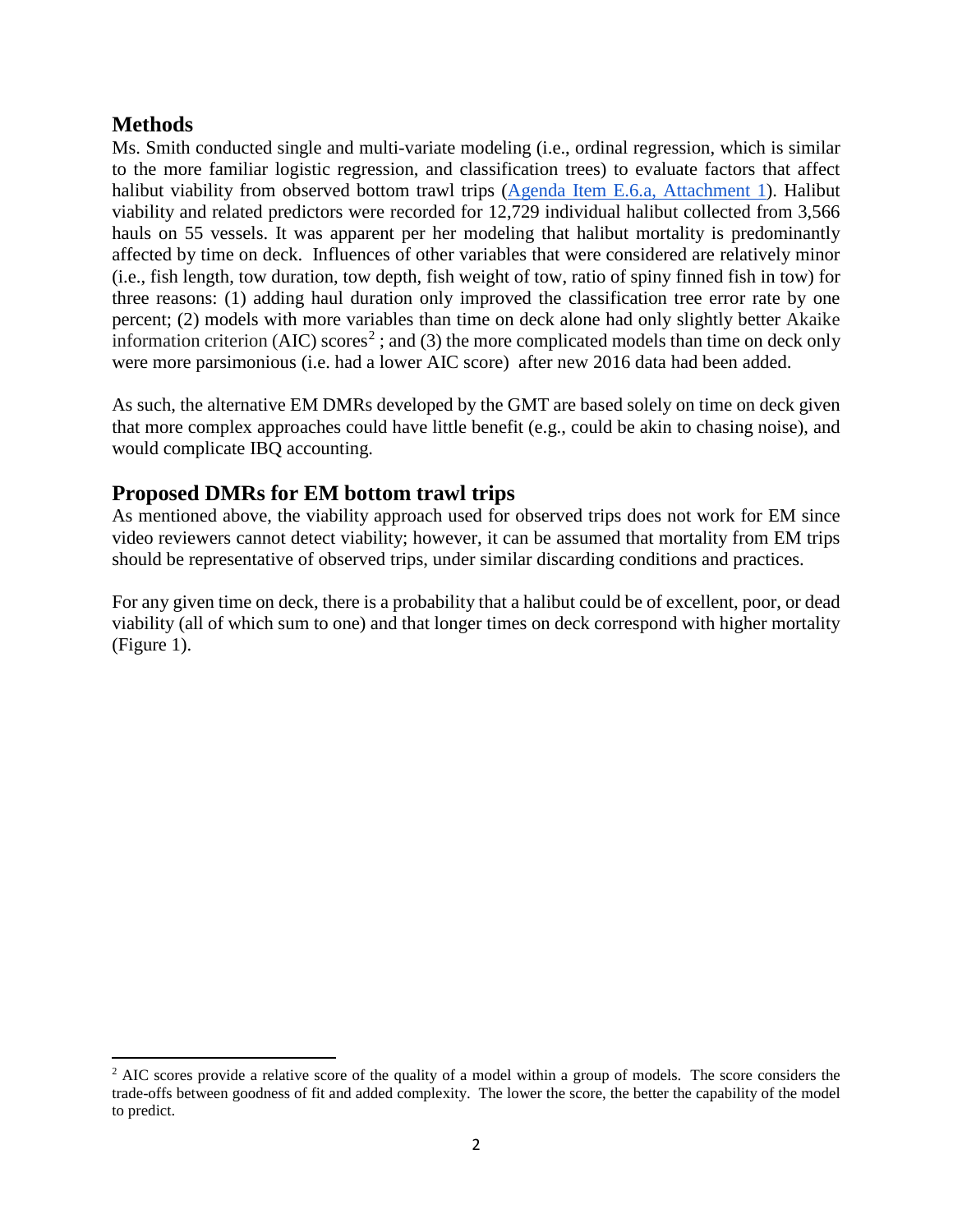

**Figure 1: The modeled relationship between time on deck and the probability of each of the three viability conditions currently recorded by observers. For every given time interval, the probabilities sum to one, and these probabilities of each viability condition were weighted by their respective DMRs for our proposed "blended" EM DMRs (Figure 2).**

Since there are three viability types, each with a different mortality rate and probability across time on deck, the GMT created a blended formula for an alternative EM DMR for each minute of time on deck by weighting the probability of each viability by its respective DMR. In other words, the approach is very similar to a weighted average based on the probability functions that change throughout time. The proposed DMR formula based on time on deck is as follows, and the minute-specific rates are shown in Figure 2.

$$
DMR = Probability\\ុ Excellent*.20 + Probability\\ Poor*.55 + Probability\\Dead*.90
$$

For example, at five minutes of time on deck the DMR is 49.6% = (47.7% *ProbabilityExcellent \* 2*0% ExcellentDMR) + (20.2% ProbabilityPoor \* 55% PoorDMR) + (32.1% ProbabilityDead \* 90% DeadDMR)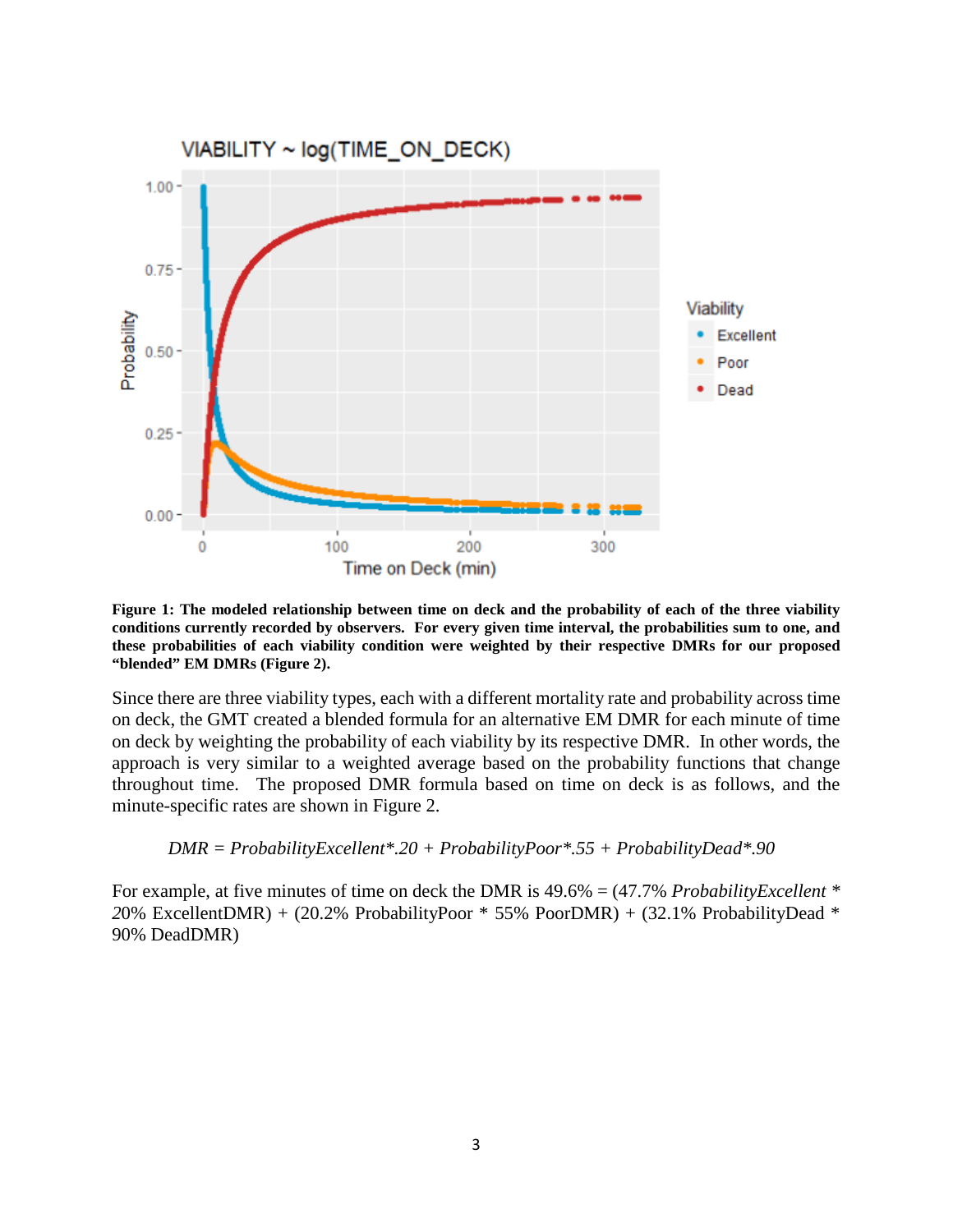

**Figure 2: The GMT's alternative EM DMRs based on time on deck.**

### **Implications of adopting the proposed DMRs for EM bottom trawl trips**

A main topic of note is that since time on deck is not a perfect predictor (i.e., overlap in the viability probabilities driven by other factors), the DMRs of individual halibut discards will differ between the current observer approach and the proposed EM approach. For example, there will be instances where a healthy viability halibut from EM trips would be given higher DMRs than if an observer were aboard and vice versa. While these discrepancies would "average out" for fleet-wide estimates of discard mortality, industry should be aware that there will be discrepancies to individual fish.

As with all discard mortality rates, there is uncertainty regarding the true discard mortality as opposed to what could be used in management. As such, the Council could add precautionary buffers to the proposed EM DMRs, if endorsed by the SSC (described in Supplemental GMT Report 2). Note that the proposed EM DMRs are scientifically neutral in that they are based on the assumption that mortality rates from EM trips are similar to observed trips under the same time on deck conditions.

#### **Additional factors for consideration**

The GMT has already received feedback regarding the proposed EM DMRs from the GEMPAC, Groundfish Electronic Monitoring Technical Advisory Committee, IPHC, WCGOP, National Marine Fisheries Service, and individuals from the SSC. Some of the suggested topics for further consideration have been: (1) approaches for applying EM DMRs if less than a 100 percent EM coverage rate were adopted (i.e., audits); (2) investigation to whether different types of bottom trawl (e.g., small roller vs large roller) affect DMRs; (3) as a means to validate or ground-truth the EM DMR proposal, compare if discard mortality estimates from EM observed trips using the viability approach are similar or different to had the EM DMR approach been used; (4) whether or not this approach would be applicable for both north of 40°10' N. latitude where halibut are an